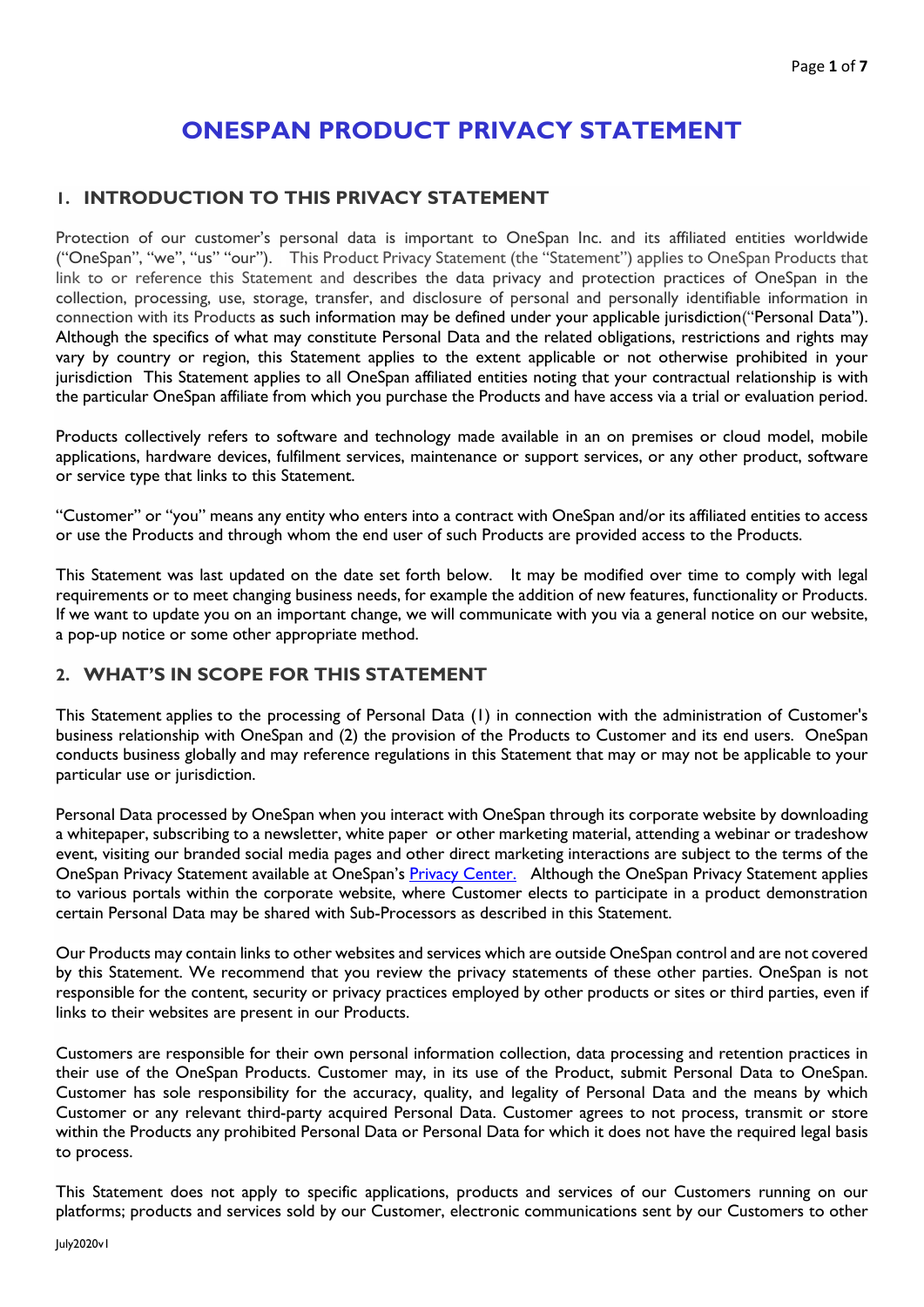individuals; or personal data otherwise collected, used, shared or processed by our Customer via our Products. If you are an end user of a Customer consult the privacy statement of the Customer for information regarding such Customer's collection, processing and retention practices of personal information.

#### **3. WHAT INFORMATION DOES ONESPAN PROCESS?**

When you enter into an agreement for the Products, OneSpan will process certain information including Personal Data in the administration of the business relationship and the provision of the Products. Some information you provide directly to us, some we obtain by observing how our Customers and their end users interact with our Products. Personal Data processed by OneSpan will vary based on (1) how the Customer elects to configure and implement the Products and (2) what personal data Customer elects to process as controller.

Information OneSpan and its sub-processors/service providers process actively and passively may include:

- Business contact information, user name and password, transactional data, including Products ordered, financial details and payment methods, usage data for billing, and your consent to OneSpan's processing of your Personal Data if applicable.
- Unique IDs such as a cookie ID on your browser, biometric data or geolocation data, as well as information about y our device, usage, mobile applications, websites or emails through cookies, web beacons, log files or other technologies, which may qualify as Personal Data;
- Product usage information. Behavioral and biometric usage, usage information including the pages viewed, content clicked, search terms used, the configuration of Customer and their end users computers, mobile devices, applications and performance metrics related thereto and other actions you take in connection with the use of the Products. We may also collect certain information from the browser you use, such as your IP address, device identifier, location data, browser type and language, access times, the Uniform Resource Locator (URL) of the website that referred you to our website and the URL to which you browse away from our site if you click on a link on our site.
- OneSpan and third-party service providers of analytics and tracking technologies may gather Personal Data and other information using passive data collection techniques such as web beacons, tags, various types of cookies and other tools ("Cookie Technologies") that provide OneSpan with Product activity data reflecting how you enter, navigate, and leave the Product pages you visit, the frequency of your visit and length of stay on any part of the Product or third-party websites, application or device usage data, and your Product preference indicated by the number of times and the length of time you view, use or access a Product. You can obtain additional information about passive data collection tools here.

If Customer's use of the Products requires OneSpan to process Personal Data falling within the scope of the EU General Data Protection Regulations or the California Consumer Protection Act, the OneSpan Data Processing Addendum is available for e-signature [at](https://ahoy.twilio.com/gdpr) OneSpan's [Privacy Center](https://ospn-my.sharepoint.com/personal/capodmj1_corp_onespan_com/Documents/Data%20Privacy/Product%20Privacy%20Pages/Privacy%20Center).

#### **4. HOW DOES ONESPAN USE THE PERSONAL DATA WE COLLECT?**

We use the information in the operation of OneSpan's business and in facilitating delivery of OneSpan Products both online and offline, such as:

- For account creation, performance and management pursuant to a contract between Customer and OneSpan as well as to perform accounting, auditing, billing, reconciliation, collection, compliance and enforcement activities and to communicate with you regarding Products, your order status, update your account information, to collaborate, integrate and liaise with third party service providers, suppliers and business partners as needed to provide the Products;
- To provide access to or deliver the Products, use and monitoring of the Products and associated resources and to administer, configure, test, maintain, support, develop personalize, analyze and improve our Products and technologies and to perform data analysis for product, service and/or privacy enhancements;
- To enhance security and to investigate and protect OneSpan, its customers and their end users from fraud or other inappropriate conduct and deter fraudulent, unauthorized, or illegal activity
- Provide other functions or serve other purposes, as disclosed to you at the point of collection or such other time or as required or permitted by law.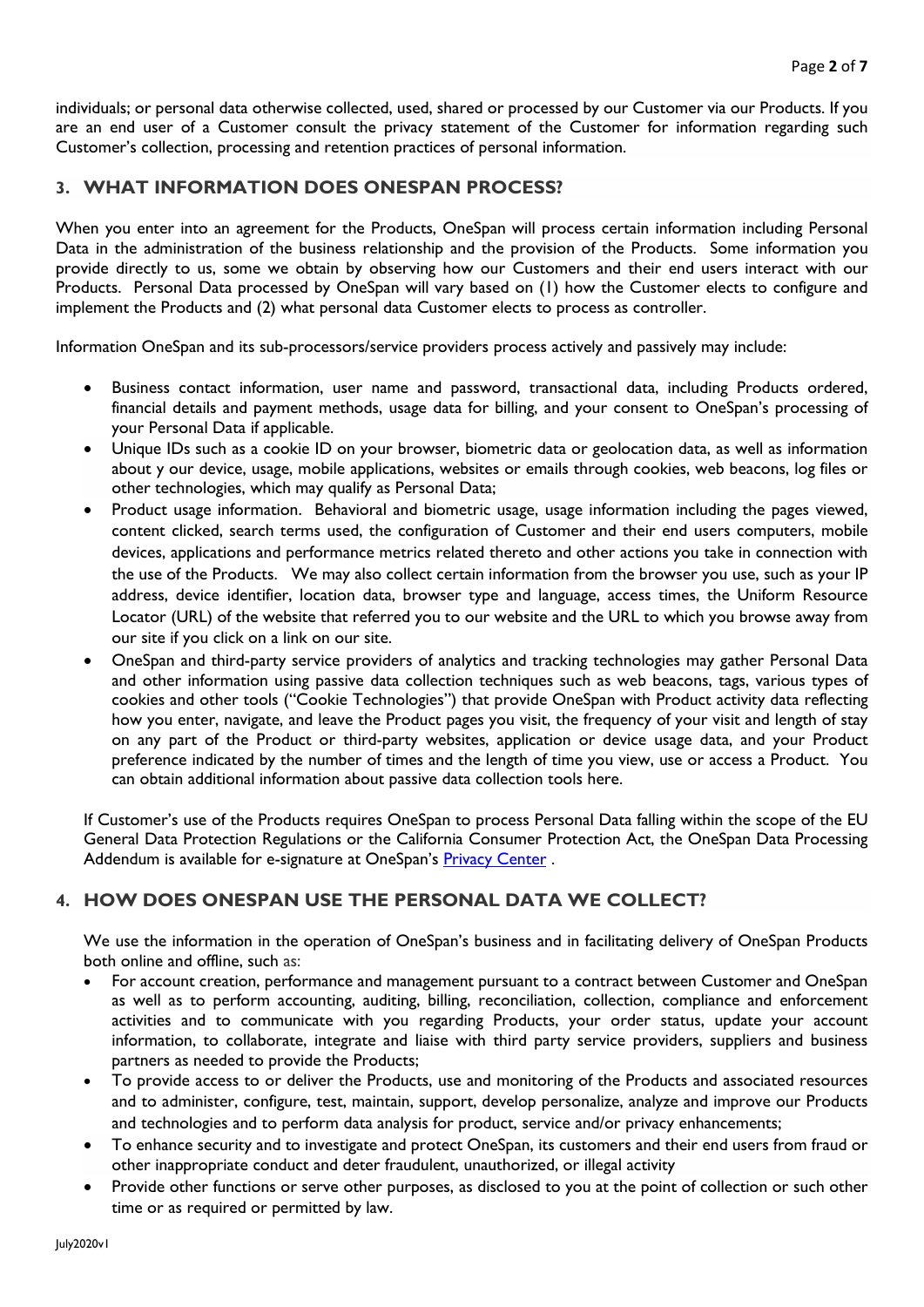- To comply with applicable laws, court orders and regulations, to protect the rights, property or safety of OneSpan, our customers, end users, employees or others;
- Link or combine information about you with other personal information we get from third parties, to provide the Products, perform under our contract with you and provide our Customers with better and more personalized products.
- To communicate news and updates on OneSpan Products, industry events, promotions, upcoming events, and news about Products we offer or may be of interest to you, important Product notices including those announcing changes to our terms or policies, promotional offers and surveys. You may opt-out of receiving emails regarding OneSpan events and other Products by visiting the OneSpan [Preference Center,](https://ospn-my.sharepoint.com/personal/capodmj1_corp_onespan_com/Documents/Data%20Privacy/Product%20Privacy%20Pages/Preference%20Center) however, you will continue to receive notices regarding OneSpan Products you've purchased, and other communication related to your account.
- Certain OneSpan Products employ masking of certain identifiers related to Personal Data that you or a Customer submits or will submit to OneSpan in the process of using the Products. When associated with a OneSpan Products, Personal Data de-identification such as by anonymization, pseudonymization, and encryption is performed by or for and on behalf of a Customer.
- OneSpan employs anonymization techniques and pseudonymization methods on sets or subsets of Personal Data identifiers as part of OneSpan's privacy by design strategy, risk minimization, and data minimization strategy. Data rendered anonymous, aggregated data and statistical information, and data not attributable to an individual after pseudonymization or encryption using OneSpan proprietary applications or third-party tools are or may be used and shared in the context of analytics, testing, product, development, service provisioning, business development or for such other purpose that OneSpan deems appropriate subject to applicable law. OneSpan will not reidentify deidentified or anonymized data.
- If OneSpan is involved in a merger, acquisition, or sale of all or a portion of its assets, you will be notified via email and/or a prominent notice on our website any change in ownership or uses of your Personal Data, as well as any choices you may have regarding your Personal Data.
- To assist Customer in complying with its controller obligations under applicable data protection law relevant to your use of the Products and to inform Customer if, in our reasonable opinion, Customer's written instruction infringes applicable data protection law.

# **5. WHAT IS OUR BASIS FOR PROCESSING INFORMATION ABOUT YOU?**

Where jurisdictions require a basis for the collection of Personal Data, OneSpan will collect and process your Personal Data on one or more of the following bases:

- Your consent, for example where we have obtained your consent to process your Personal Data as described in this Statement. You are free to withdraw your consent at any time by first contacting the business entity who directly collected your information or by contacting [Privacy@OneSpan.com.](mailto:Privacy@OneSpan.com) Withdrawal of your consent of processing may render OneSpan unable to continue to provide the Products. If you withdraw your consent, it will not affect the lawfulness of any processing based on your consent before you withdrew it.
- Where Customer has provided OneSpan with special categories of Personal Data and represents to OneSpan it has obtained the end users consent or satisfies some other permitted criteria for use.
- To comply with a contractual obligation and the performance of the contract.
- For compliance with OneSpan's legal obligations where other laws require the processing of your Personal Data for example, health and safety, taxation, anti-money laundering laws, anti-corruption laws) or where we need your Personal Data to protect your vital interests or those of another person.
- In order to communicate adequately with you and to respond to your requests, we need to process information about you and therefore have a legitimate interest in processing this information.
- We rely on our legitimate interest to analyze, develop, improve and optimize our Products, and to maintain the security of our sites, networks and systems.
- OneSpan and its service providers, suppliers and Sub-processor legitimate interests which include the provision of the applicable Products.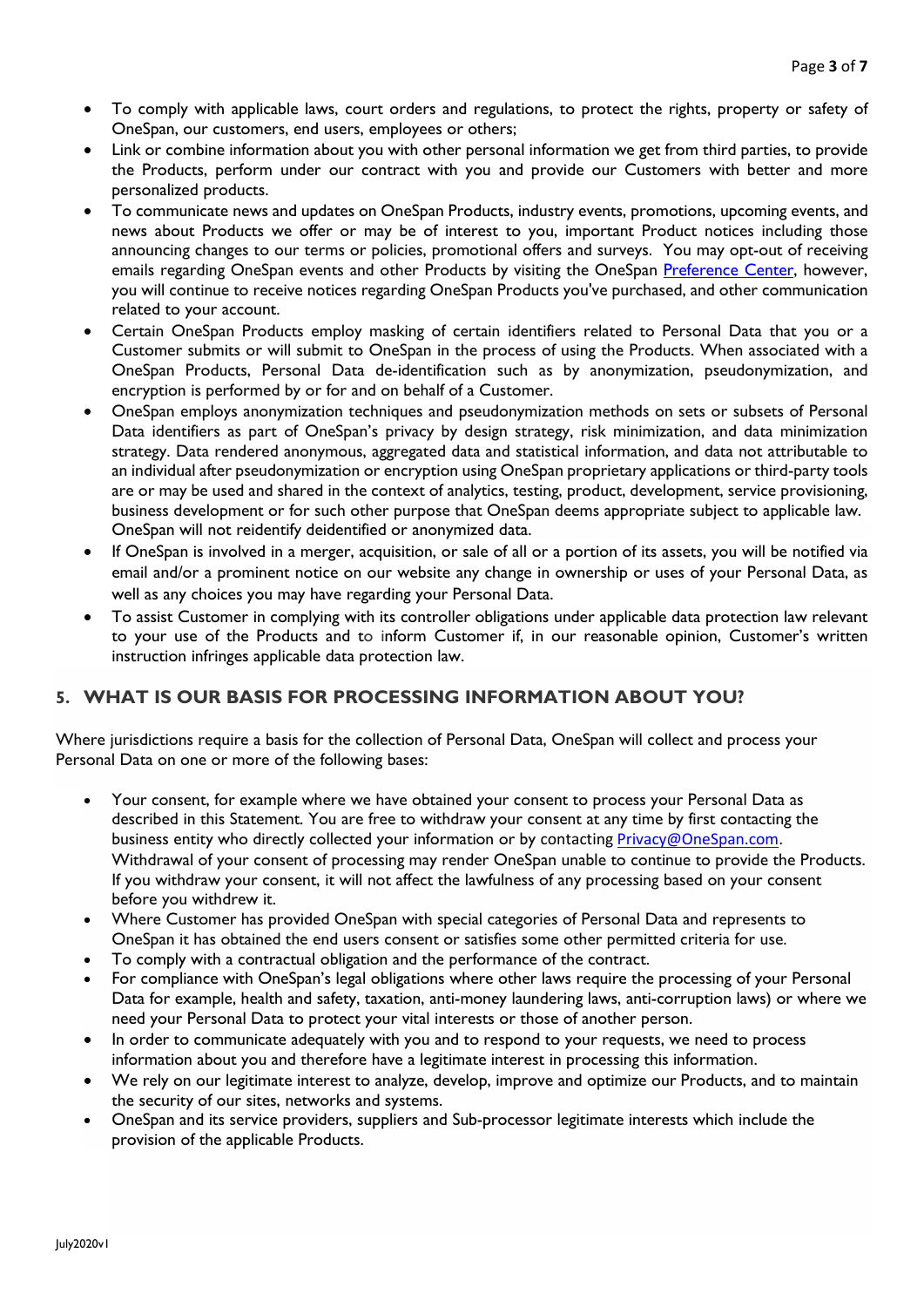#### **6. HOW WE SHARE PERSONAL DATA FOR BUSINESS PURPOSES**

OneSpan may transfer your Personal Data to other companies within the OneSpan group or our sub-processors if required for the purposes described in this Statement. This may involve the transfer of your Personal Data to countries outside your home country or region, including outside the European Economic Area if that is your region, which may have a different level of data protection from your home country. Such countries may include, without limitation, the United States and other countries in which OneSpan or its sub-processors maintain facilities. In order to provide adequate protection for the transfer of your Personal Data, where appropriate. we have in place contractual arrangements (such as the European Commission's Standard Contractual Clauses as appropriate) with our parent company and affiliates in respect of such transfers. For a list of current sub-processors for OneSpan Products see the OneSpan [Privacy Center.](https://ospn-my.sharepoint.com/personal/capodmj1_corp_onespan_com/Documents/Data%20Privacy/Product%20Privacy%20Pages/Privacy%20Center)

OneSpan does not sell or allow your Personal Data to be used by third parties for their own direct marketing purposes. When OneSpan discloses Personal Data for a business purpose, we enter a contract that describes the purpose and requires the recipient to both keep that Personal Data confidential and not use it for any purpose except performing the contract. When third parties are given access to Personal Data, in order to provide adequate protection for the transfer of your Personal Data, we have in place contractual arrangements which may include a data processing agreement, model contractual clauses or other contractual arrangements as required in the applicable jurisdiction.

OneSpan may share Personal Data to provide the Products to Customers and end users as described below:

- Third-party service providers (for example, integrated technology partners who provide Products, customer support, data analytics, order fulfilment, analytics, information technology and related infrastructure provisioning, managed service providers, auditing, other similar service providers,) for those service providers to perform business functions on behalf of OneSpan;
- In individual instances, with professional advisers acting as processors or joint controllers including lawyers, bankers, auditors and insurers based in countries in which we operate (see list of relevant countries at the OneSpan [Privacy Center\)](https://ospn-my.sharepoint.com/personal/capodmj1_corp_onespan_com/Documents/Data%20Privacy/Product%20Privacy%20Pages/Privacy%20Center) who provide consultancy, banking, legal, insurance and accounting services, and to the extent we are legally obliged to share or have a legitimate interest in sharing your Personal Data;
- Relevant third parties in the event of a reorganization, merger, sale, joint venture, assignment, transfer or other disposition of all or any portion of our business, assets or stock (including in connection with any bankruptcy or similar proceedings);
- As required by law, such as to comply with a subpoena or other legal process, when we believe in good faith that disclosure is necessary to protect our rights, your safety or the safety of others, investigate fraud, or respond to government requests, including public and government authorities outside your country of residence, for national security and/or law enforcement purposes, provided if not otherwise prohibited, for third party notices specific to you, we will notify you first and cooperate with you in any response to such third parties.
- We may also share anonymous usage data with OneSpan third parties, sub-processors and service providers for the purpose of helping OneSpan in such analysis and improvements. Additionally, OneSpan may share such anonymous usage data on an aggregate basis in the normal course of operating our business; for example, we may share information publicly to show trends about the general use of our Products.
- We might also share data with third parties if the data has been de-identified, anonymized or pseudomized or aggregated in a way so it cannot be used to identify Customer or your end users.
- Any Personal Data or other information you choose to submit in communities, forums, blogs or chat rooms on our websites regarding our Products may be read, collected and used by others who visit these forums, depending on your account settings bin some cases, such content may be publicly available on the Internet. You should carefully consider whether you wish to submit Personal Data to these forums or social networks and whether you wish to make your profile available to other users, and you should tailor any content you may submit accordingly.
- If you use our Products as an authorized end user of a Customer, we may share Personal Data with the Customer responsible for your access to the Products;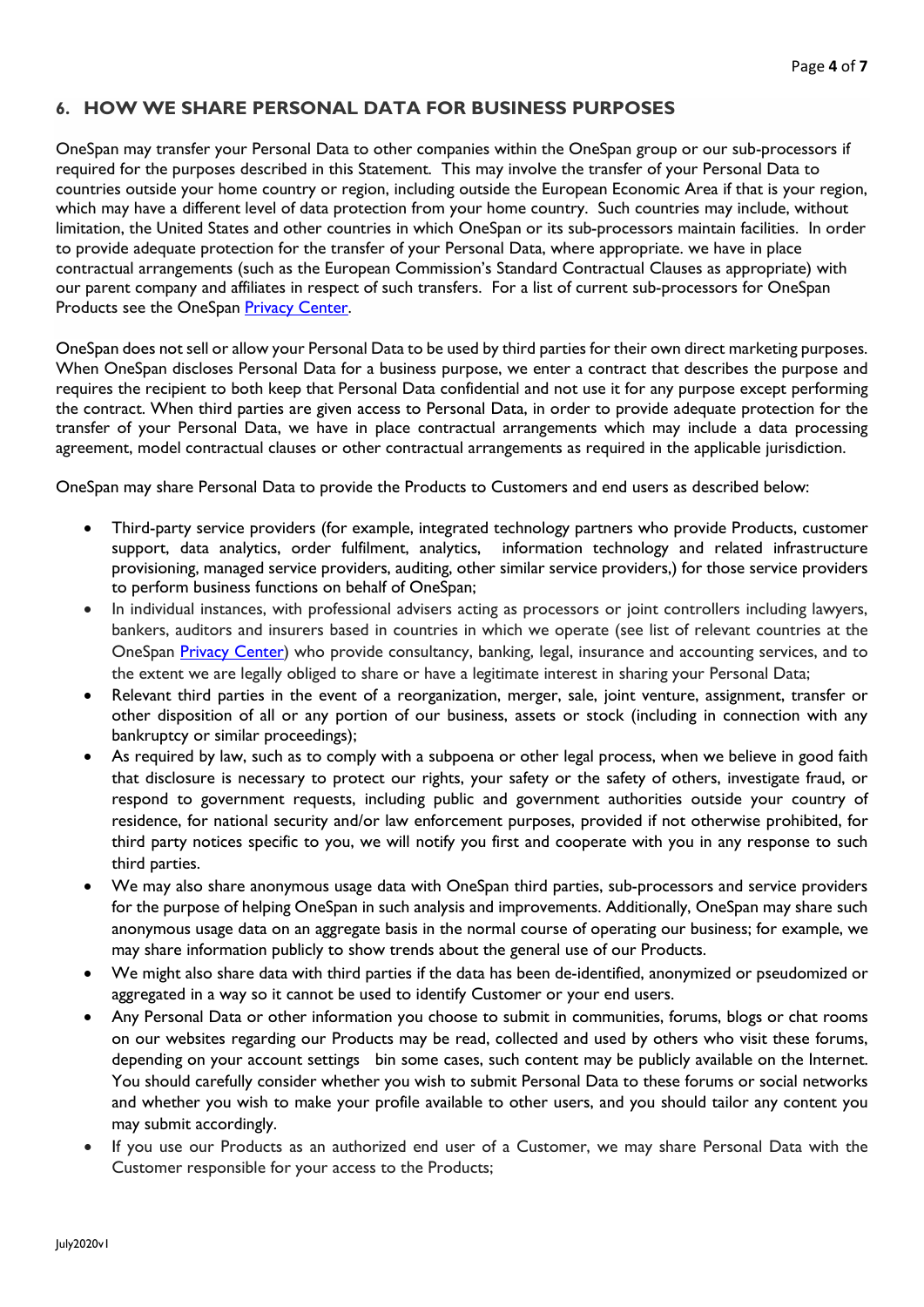• OneSpan may refer to the Company that you represent in presentations, marketing activities, investor meetings and government filings. With the Customer's prior consent, OneSpan may issue a press release relating to Customer's status as a customer of OneSpan.

#### **7. HOW LONG DO WE KEEP YOUR PERSONAL DATA?**

We may retain your Personal Data for a period of time consistent with the original purpose of collection. We determine the appropriate retention period for Personal Data based on the terms of your agreement, as well as on the basis of applicable legal requirements (such as applicable statutes of limitation). After expiry of the applicable retention periods, your Personal Data will be deleted. If there is any Personal Data that we are unable, for technical reasons, to delete entirely from our systems, we will put in place appropriate measures to restrict access and use of such Personal Data as required by applicable law.

# **8. INTERNATIONAL TRANSFER OF PERSONAL DATA**

OneSpan operates worldwide and Personal Data is processed globally. This may involve the transfer of your Personal Data to countries outside your home country or region, including outside the European Economic Area if that is your region, which may have a different level of data protection from your home country. In order to provide adequate protection for the transfer of your Personal Data, where appropriate. we have in place contractual arrangements (such as, but not limited to, the European Commission's Standard Contractual Clauses as appropriate) with OneSpan and its affiliates and sub-processors in respect of such transfers. If Personal Data is transferred to a OneSpan recipient in a country that does not provide an adequate level of protection, we will confirm that the recipient of your Personal Data offers an adequate level of protection, for instance by entering into the appropriate agreements and, if required, standard contractual clauses for the transfer of data as approved by the European Commission or such other applicable jurisdiction. Data you submit to the Service is automatically stored on servers that OneSpan hosts for the Service and in data centers of third parties located in various countries if not otherwise provided in the contract. With regard to certain SMS functionality and similar Products, transfers may be made in connection with routing your communications in the most efficient way.

# **9. HOW IS YOUR PERSONAL DATA SECURED?**

OneSpan has implemented appropriate technical, physical and organizational measures designed to protect Personal Data against accidental or unlawful destruction or accidental loss, damage, alteration, unauthorized disclosure or access, as well as all other forms of unlawful processing. Products agreements may include a description of specific technical, physical and organizational measures applicable to certain Products. Access to Personal Data is strictly limited to our employees and trusted partners including Sub-processor, third parties and service providers who have a need to access Personal Data in the course of assisting OneSpan in the performance of the contract.

# **10. RESPONDING TO THIRD PARTY REQUESTS**

As between OneSpan and its Customers, each Customer is the controller of its end users Personal Data. Customer end users should direct any requests related to their Personal Data to Customer. To the extent such access is not available to Customer, OneSpan will provide reasonable assistance with requests from individuals to access, delete or erase, restrict, rectify, receive and transmit, block access to or object to processing of Personal Data. If OneSpan is contacted by a Customer end user, we may refer your request to the OneSpan customer prior to taking any action.

# **11. DO NOT TRACK SIGNALS**

Please note that while you may have the opportunity to opt-out of targeted advertising through the OneSpan Preference Center and you may be able to control the use of cookies through your web browser as described in the "How OneSpan Uses Cookies Technologies" section in this Statement, some web browsers may also give you the ability to enable a "do not track" setting. This "do not track" signal is different from disabling certain forms of tracking by declining cookies in your browser settings, as browsers with the "do not track" setting enabled still can accept cookies. OneSpan does not respond to web browser "do not track" signals currently.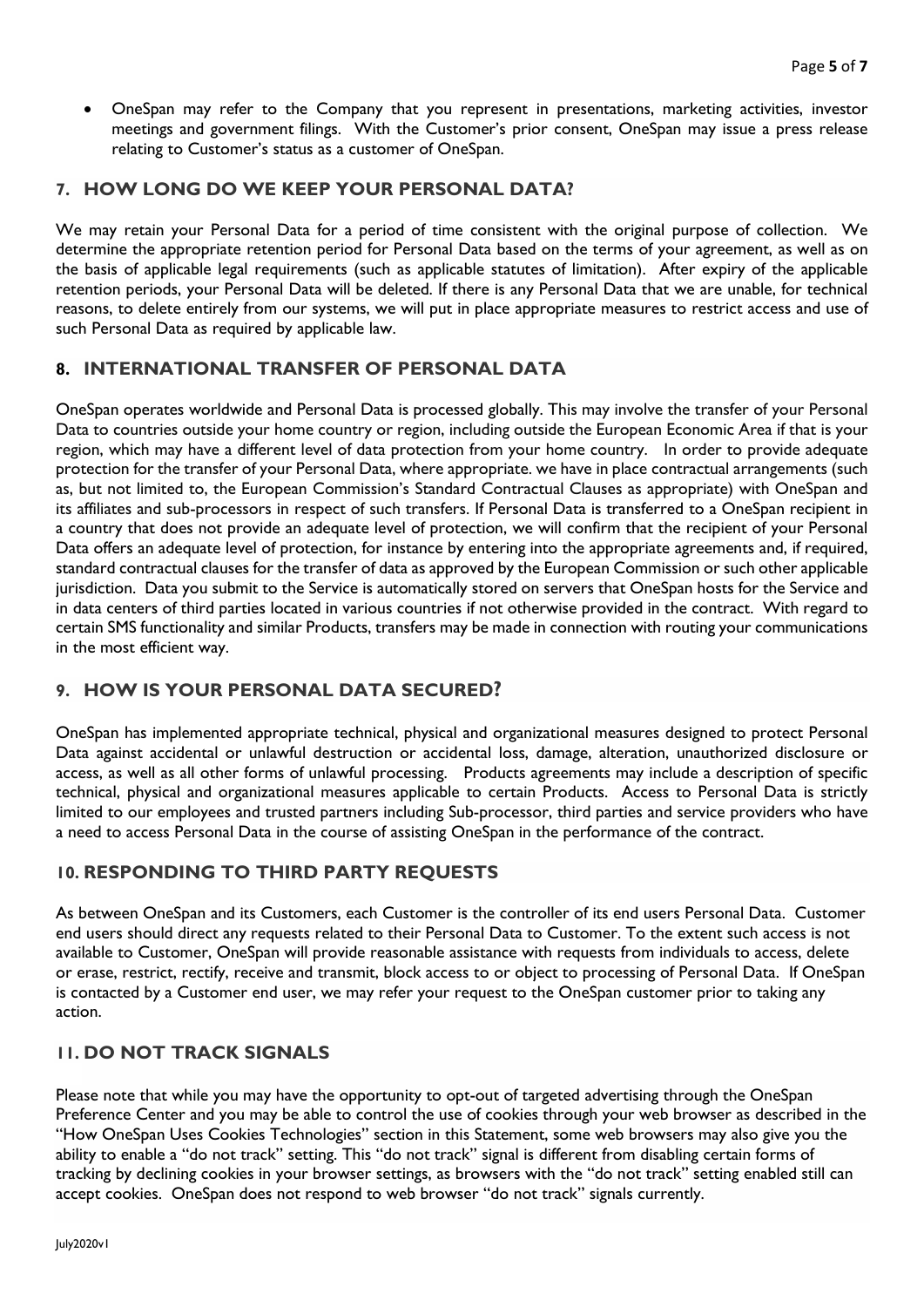# **12. COLLECTION AND USE OF CHILDREN'S PERSONAL DATA**

We do not knowingly collect Personal Data from children through our Products. If you are a child as understood by laws of your country, please do not submit any Personal Data through our Product without the express consent and participation of a parent or guardian.

#### **13. HOW ONESPAN USES COOKIE TECHNOLOGIES**

OneSpan and its third party service providers may gather Personal Data using passive data collection techniques such as cookies, web beacons, tags, and other tools that provide OneSpan with Product activity data reflecting how you enter, navigate, and leave the pages you visit while using the Products. Cookie Technologies are used to remember Product preferences, device usage data, manage your activity across devices, analyze site traffic, and various other activities. Depending on the settings you have selected, your browser adds the text to your device as a small file. You can accept or decline cookies as you prefer. The Help portion of your web browser, most likely found on the toolbar, can assist you with setting or modifying your Cookie Technology settings. Note that disabling or declining cookies may prevent the use of certain features of our Products, including the ability to login to a site. Use of data collected with cookies and remarketing tags is governed by this Statement as to OneSpan's use, and by the respective service providers' Privacy Policies as to their data use.

# **14. RIGHTS RELATING TO YOUR PERSONAL DATA**

Customers and end users have certain rights relating to your Personal Data, subject to local data protection laws. Depending on the applicable laws these rights may include:

- To access the Personal Data held by OneSpan;
- To rectify inaccurate Personal Data and, accounting for the purpose of processing the Personal Data, ensure it is complete;
- To delete your Personal Data;
- To restrict our processing of your Personal Data;
- To transfer your Personal Data to another controller;
- To object to any processing of your Personal Data carried out on the basis of our legitimate interests.
- To not be subject to a decision based solely on automated processing, including profiling, which produces legal effects; and
- To the extent we base the collection, processing and sharing of your Personal Data on your consent, to withdraw your consent at any time, without affecting the lawfulness of the processing based on such consent before its withdrawal.

# **15. MAKING REQUESTS; EXERCISING YOUR RIGHTS**

To exercise your rights with respect to Personal Data processed by OneSpan on behalf of a Customer with which you have entered into a business relationship or transaction, please contact that Customer directly. If you wish to access, modify, update, or delete all or part of your Personal Data or exercise any other right in your jurisdiction, contact OneSpan as described in the 'Contacting OneSpan' section below. OneSpan will make every reasonable effort to promptly comply with your request as required under applicable law. OneSpan may, however, limit access to your Personal Data where such access is unreasonably burdensome or expensive under the circumstances, or as otherwise permitted by applicable law. To protect your privacy and the integrity of your Personal Data, OneSpan may take reasonable steps to verify your identity before responding to your request in accordance with applicable law. To exercise your rights in connection with Personal Data processed by OneSpan on its own behalf, please contact us by using the information in the "Contacting OneSpan" section, below.

#### **16. CONTACTING ONESPAN**

We make every effort to handle your personal data in a careful and legitimate manner in accordance with the applicable regulations. Nevertheless, if you believe that your rights have been violated and if you do not find an answer to your concerns with OneSpan, you are free to contact:

Commission for the Protection of Privacy

July2020v1